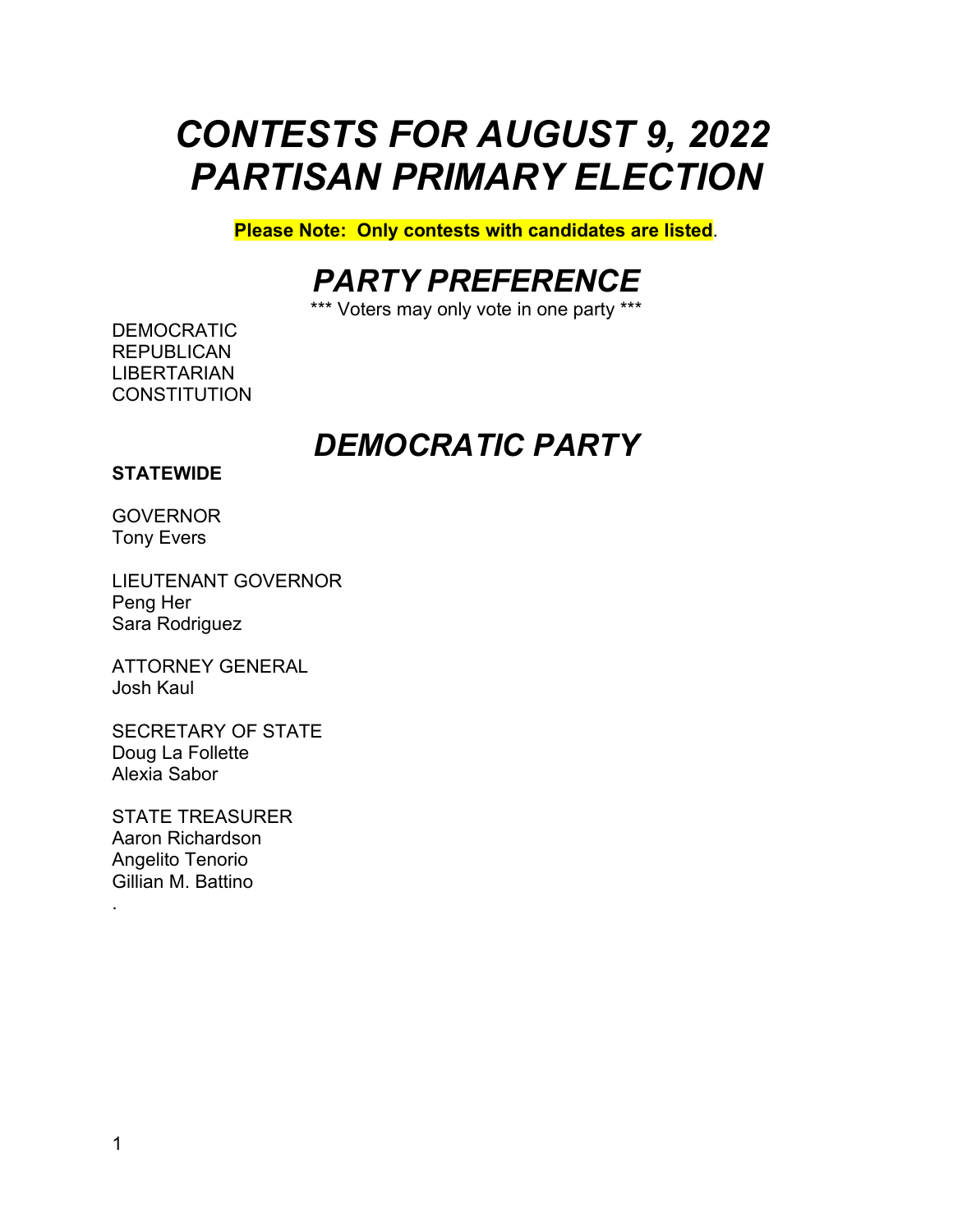### **CONGRESSIONAL**

UNITED STATES SENATOR Mandela Barnes Alex Lasry Kou C. Lee Sarah Godlewski Peter Peckarsky Steven Olikara Darrell Williams Tom Nelson

REPRESENTATIVE IN CONGRESS DISTRICT 5 Mike Van Someren

## **LEGISLATIVE**

STATE SENATOR DISTRICT 5 Jessica Katzenmeyer Tom Palzewicz

REPRESENTATIVE TO THE ASSEMBLY DISTRICT 13 Sarah Harrison

REPRESENTATIVE TO THE ASSEMBLY DISTRICT 22 Matt Brown

REPRESENTATIVE TO THE ASSEMBLY DISTRICT 24 Bob Tatterson

REPRESENTATIVE TO THE ASSEMBLY DISTRICT 82 Deborah Davis

REPRESENTATIVE TO THE ASSEMBLY DISTRICT 98 Christina Barry

REPRESENTATIVE TO THE ASSEMBLY DISTRICT 99 Alec Thomas Dahms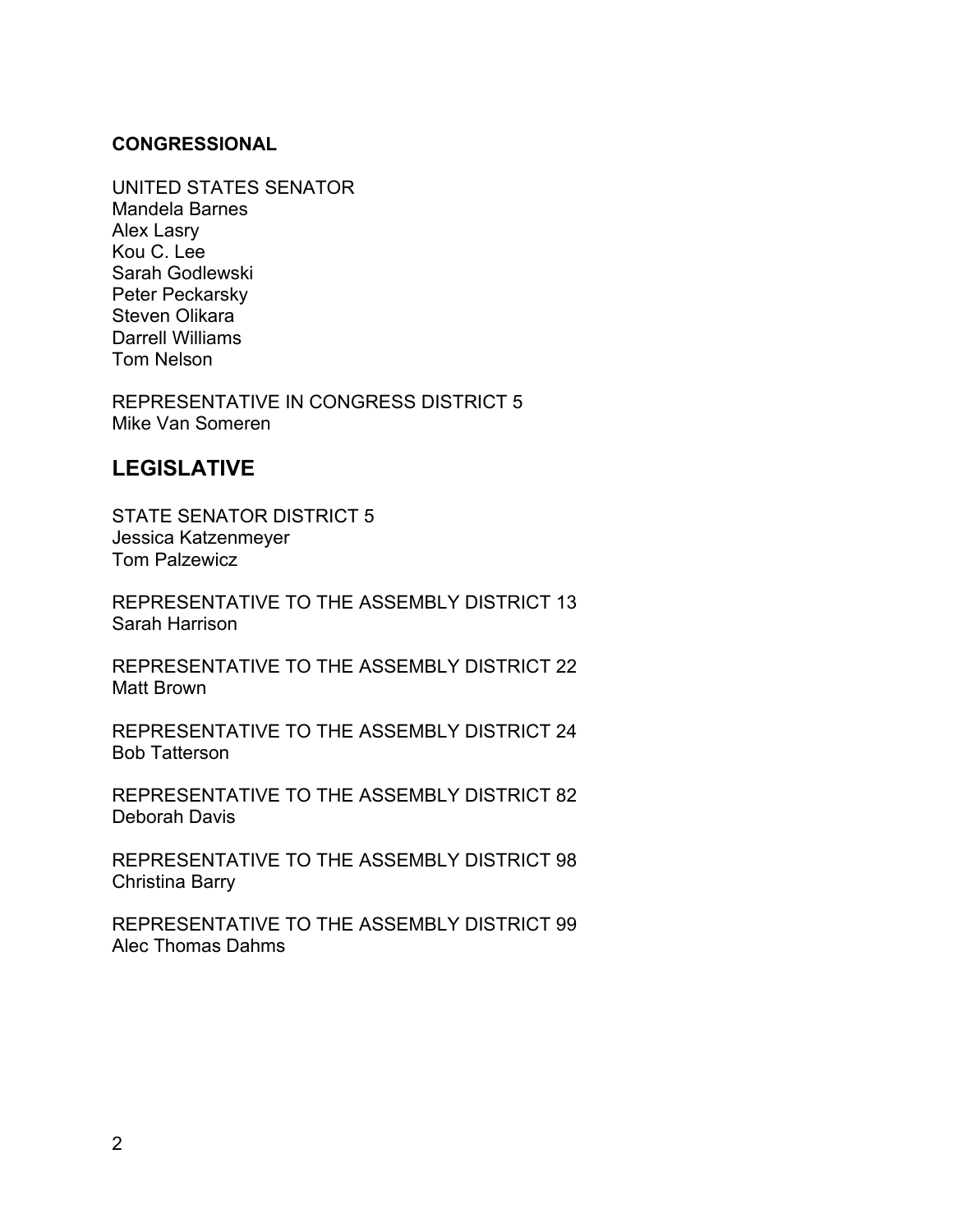# *REPUBLICAN PARTY*

## **STATEWIDE**

#### **GOVERNOR**

Kevin Nicholson Rebecca Kleefisch Timothy Ramthun Adam J. Fischer Tim Michels

LIEUTENANT GOVERNOR

Patrick Testin Will Martin Kyle Yudes Roger Roth David C. Varnam Cindy Werner David D. King Jonathan Wichmann

ATTORNEY GENERAL Eric Toney Karen Mueller Adam Jarchow

SECRETARY OF STATE Amy Lynn Loudenbeck Jay Schroeder Justin D. Schmidtka

STATE TREASURER John S. Leiber Orlando Owens

## **CONGRESSIONAL**

UNITED STATES SENATOR Ron Johnson David Schroeder

REPRESENTATIVE IN CONGRESS DISTRICT 5 Scott Fitzgerald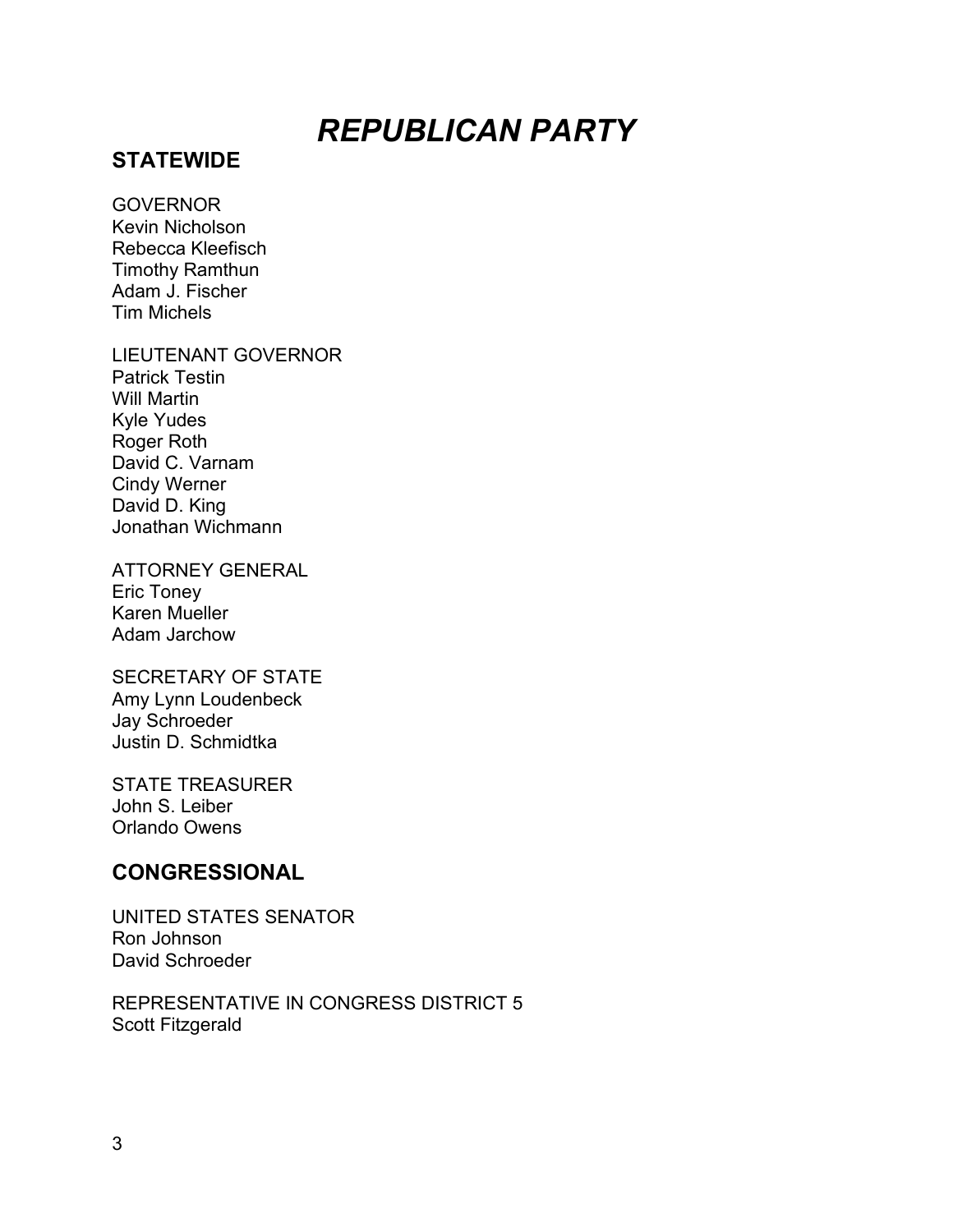## **LEGISLATIVE**

STATE SENATOR DISTRICT 5 Rob Brian Hutton

STATE SENATOR DISTRICT 13 John Jagler

STATE SENATOR DISTRICT 33 Chris Kapenga

REPRESENTATIVE TO THE ASSEMBLY DISTRICT 13 Tom Michalski Erik Ngutse

REPRESENTATIVE TO THE ASSEMBLY DISTRICT 15 Dave Maxey

REPRESENTATIVE TO THE ASSEMBLY DISTRICT 22 Janel Brandtjen

REPRESENTATIVE TO THE ASSEMBLY DISTRICT 24 Dan Knodl

REPRESENTATIVE TO THE ASSEMBLY DISTRICT 38 Barbara Dittrich

REPRESENTATIVE TO THE ASSEMBLY DISTRICT 82 Chuck Wichgers

REPRESENTATIVE TO THE ASSEMBLY DISTRICT 83 Nik Rettinger Pat Goldammer

REPRESENTATIVE TO THE ASSEMBLY DISTRICT 97 Scott Allen

REPRESENTATIVE TO THE ASSEMBLY DISTRICT 98 Adam Neylon

REPRESENTATIVE TO THE ASSEMBLY DISTRICT 99 Cindi Duchow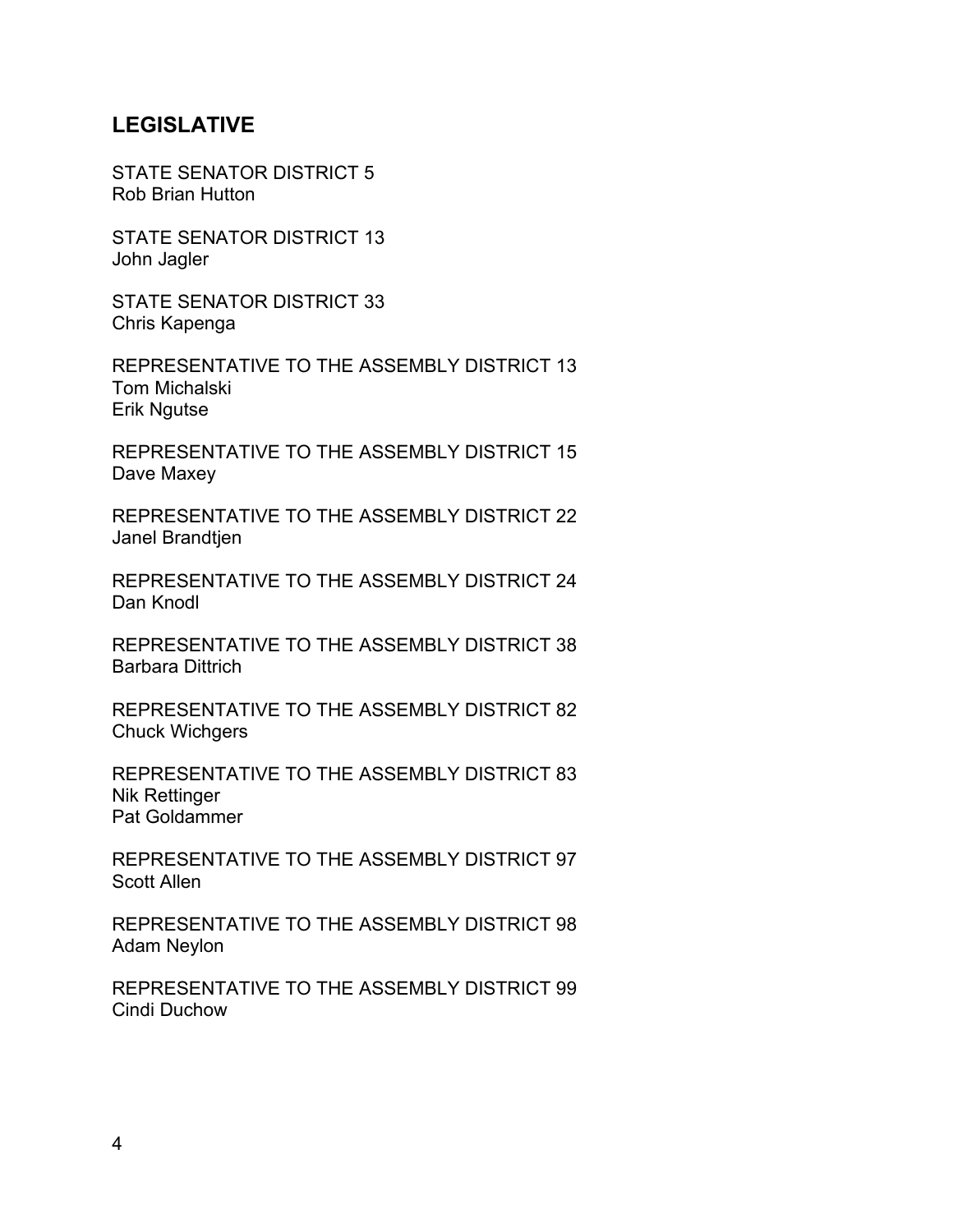## **COUNTY**

**SHERIFF** Eric Severson James S. Soneberg

CLERK OF CIRCUIT COURT Monica Paz

## *LIBERTARIAN PARTY*

## **STATEWIDE**

SECRETARY OF STATE Neil Harmon

# *CONSTITUTION PARTY*

## **STATEWIDE**

STATE TREASURER Andrew Zuelke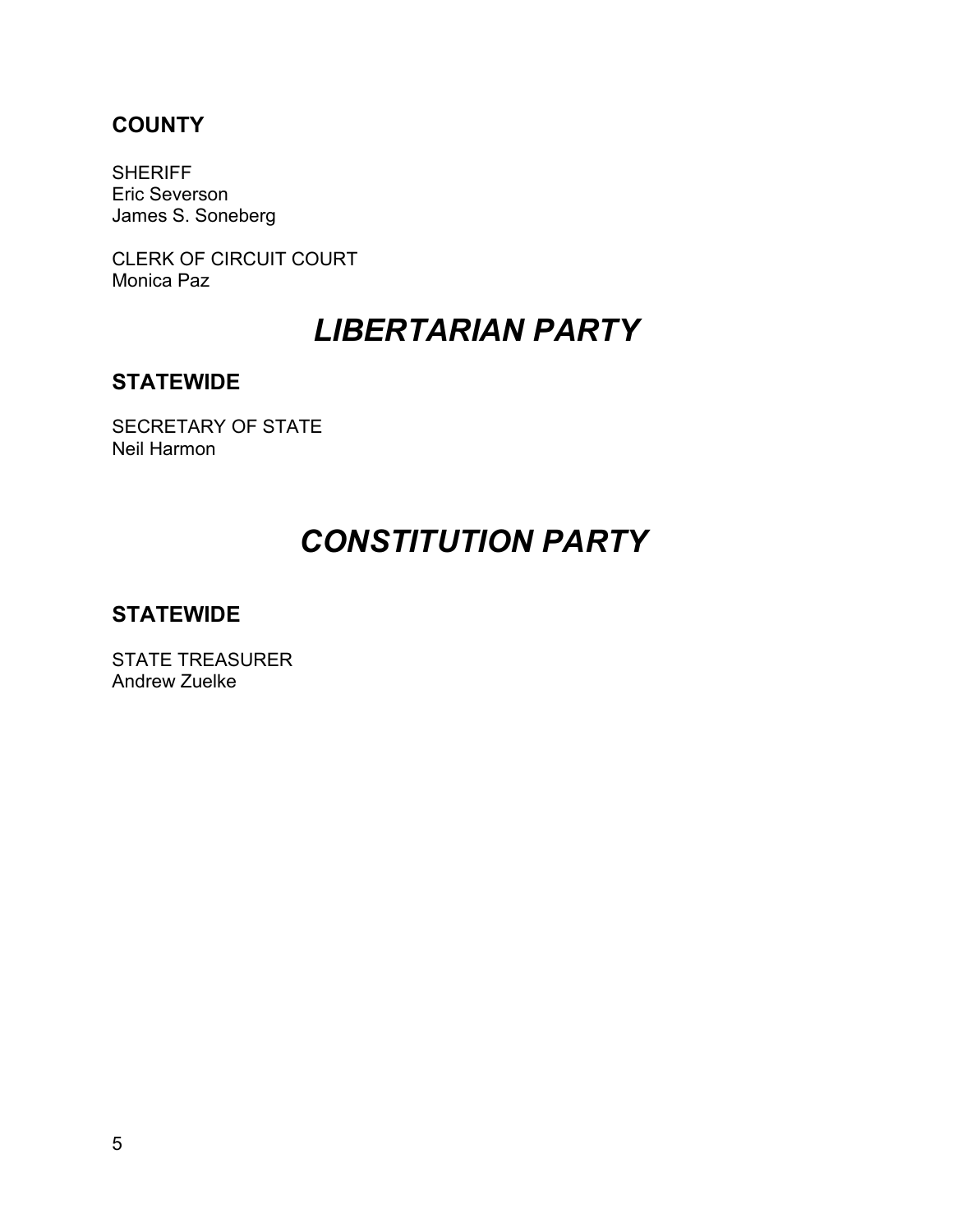### *REFERENDUMS*

#### **Town of Merton**

"Under state law, the increase in the levy of the Town of Merton for the tax to be imposed for the next fiscal year, 2023, is limited to 1.043%, which results in a levy of \$3,055,373. Shall the Town of Merton be allowed to exceed this limit and increase the levy for the next fiscal year, 2023, for the purpose of continuing and additional Fire Protection Services including the hiring and retaining of additional fire and rescue personnel, by a total of 39.172%, which results in a levy of \$4,252,210, and on an ongoing basis, include the increase of \$1,196,837 for each fiscal year going forward?" Yes No

#### **Town of Oconomowoc**

"Under state law, the increase in the levy of the Town of Oconomowoc for the tax to be imposed for the next fiscal year, 2023, is limited to 0.900%, which results in a levy of \$4,116,662. Shall the Town of Oconomowoc be allowed to exceed this limit and increase the levy for the next fiscal year, 2023, for the purpose of continuing and additional Fire Protection Services including the hiring and retaining of additional fire and rescue personnel, by a total of 26.514%, which results in a levy of \$5,208,137, and on an ongoing basis, include the increase of \$1,091,475 for each fiscal year going forward?" Yes No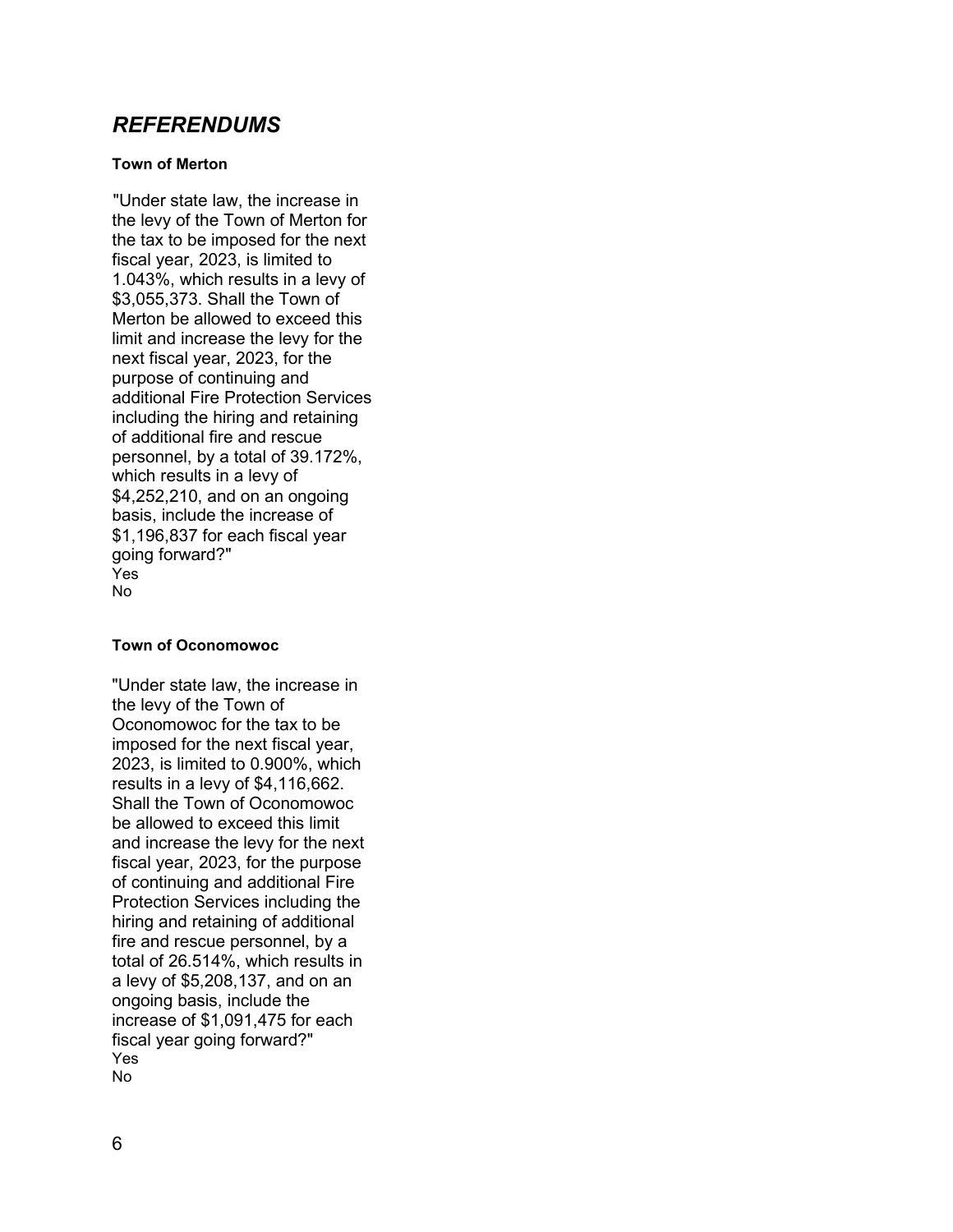#### **Town Of Ottawa**

"Under state law, the increase in the levy of the Town of Ottawa for the tax to be imposed for the next fiscal year, 2023, is limited to 0.683%, which results in a levy of \$865,393. Shall the Town of Ottawa be allowed to exceed this limit and increase the levy for the next fiscal year, 2023, for the purpose of continuing and addtional Fire Protection Services including the hiring and retaining of additional fire and rescue personnel, by a total of 50.304%, which results in a levy of \$1,300,721, and on an ongoing basis, include the increase of \$435,328 for each fiscal year going forward?" Yes No

#### **Village of Dousman**

"Under state law, the increase in the levy of the Village of Dousman for the tax to be imposed for the next fiscal year, 2023, is limited to 0.982%, which results in a levy of \$1,369,427. Shall the Village of Dousman be allowed to exceed this limit and increase the levy for the next fiscal year, 2023, for the purpose of continuing and additional Fire Protection Services including the hiring and retaining of additional fire and rescue personnel, by a total of 27.182%, which results in a levy of \$1,741,664, and on an ongoing basis, include the increase of \$372,237 for each fiscal year going forward?" Yes No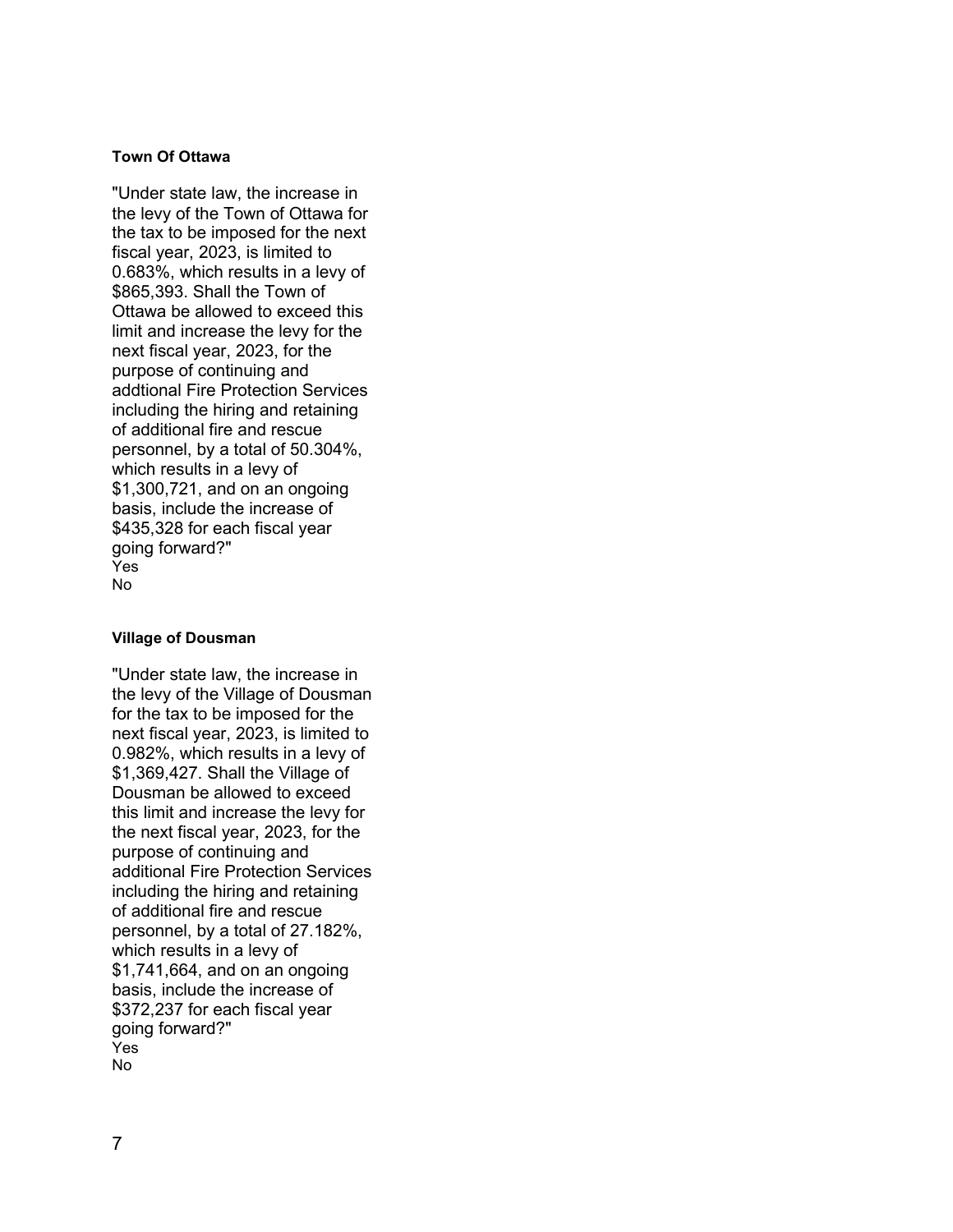#### **Village of Lac La Belle**

"Under state law, the increase in the levy of the Village of Lac La Belle for the tax to be imposed for the next fiscal year, 2023, is limited to 0.967%, which results in a levy of \$581,148. Shall the Village of Lac La Belle be allowed to exceed this limit and increase the levy for the next fiscal year, 2023, for the purpose of continuing and additional Fire Protection Services including the hiring and retaining of additional fire and rescue personnel, by a total of 17.370%, which results in a levy of \$682,094, and on an ongoing basis, includes the increase of \$100,946 for each fiscal year going forward?" Yes No

#### **Village of Summit**

"Under state law, the increase in the levy of the Village of Summit for the tax to be imposed for the next fiscal year, 2023, is limited to 4.208%, which results in a levy of \$3,076,577. Shall the Village of Summit be allowed to exceed this limit and increase the levy for the next fiscal year, 2023, for the purpose of continuing and additional Fire Protection Services including the hiring and retaining of additional fire and rescue personnel, by a total of 28.402%, which results in a levy of \$3,950,388, and on an ongoing basis, include the increase of \$873,811 for each fiscal year going forward?" Yes No